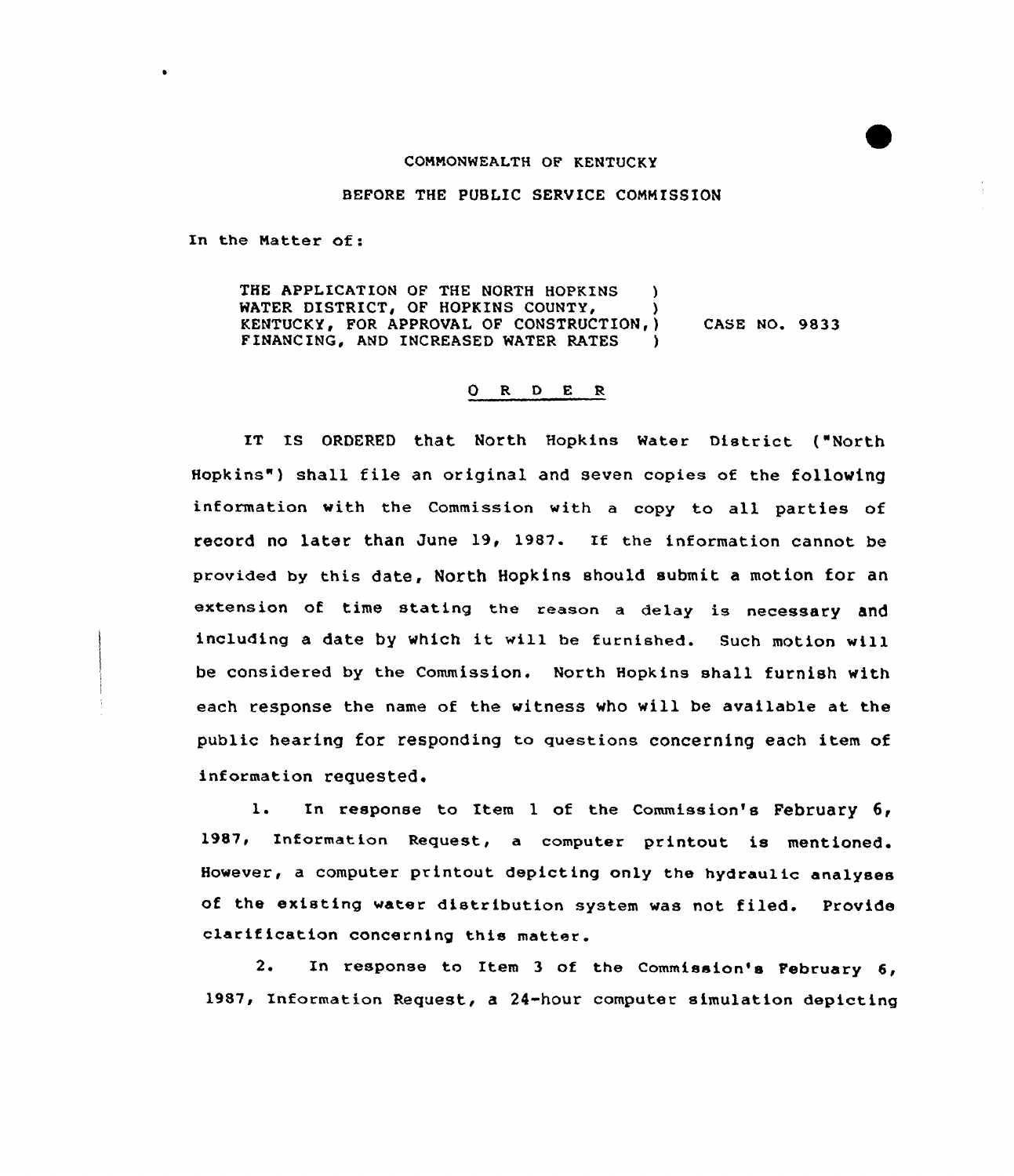the hydraulic capabilities of the proposed water distribution system was filed. This analysis depicts the proposed pumps operating continuously. This is in direct conflict with the specifications. The specifications require a telemetry control system to turn the proposed pumps on and off depending on the water level in the proposed tanks. Provide clarification concerning this matter. If the system is to operate as outlined in the specifications file <sup>a</sup> corrected hydraulic analysis.

3. The computer hydraulic analysis of the proposed water distribution system utilized a useful horsepower input to model proposed Pump No. 1. Provide the rationale for using this input as OppoSed to using an actual pump curve which generally gives more realistic results.

4. The information filed in this case indicates that the overflow of proposed Tank No. <sup>1</sup> is to be at an elevation of 630 Eeet above sea level f"A.S.L."). In addition the information indicates that the overflow of proposed Tank No. <sup>2</sup> is to be at an elevation of 640 feet A.S.L. The hydraulic analyses which were tiled indicate that the normal hydraulic gradient at proposed Tank No. 1 after completion of the proposed construction will never be below 627 feet A.GAL. and that the normal hydraulic gradient at proposed Tank No. 2 will never be below 672 feet A.S.L. Under these conditions it would appear that there would be very little water turnover in proposed Tank No. 1 and that proposed Tank No. <sup>2</sup> would remain full and no water turnover would take place. As such it would appear that proposed Tank No. <sup>1</sup> would serve very little purpose and that proposed Tank No. 2 would serve no useful purpose

 $-2-$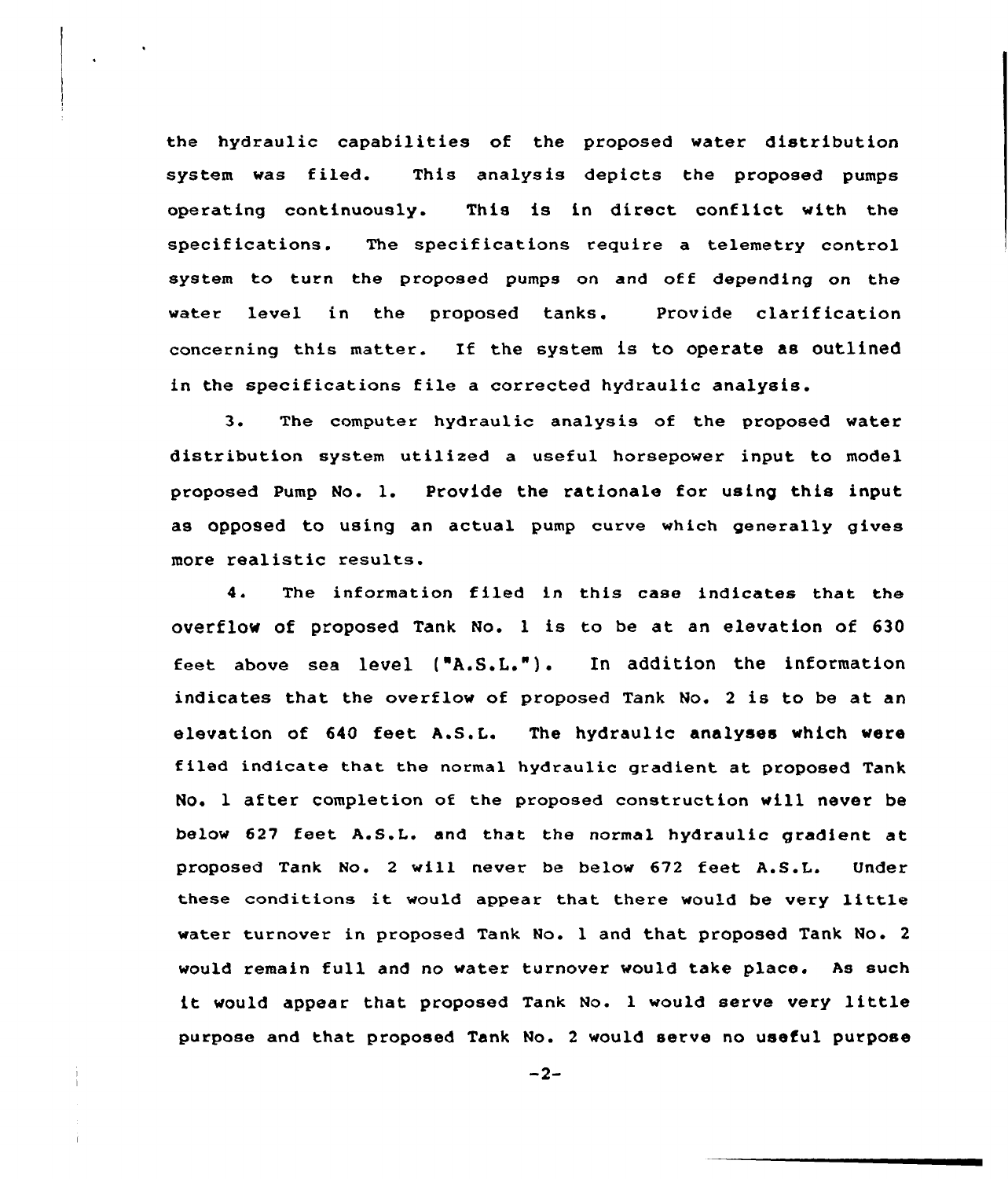and would not be needed. Based on the above, provide details of the operational plans for the proposed tanks (e.g., the tanks will not be constructed, the system will be operated such that the water level will be made to fluctuate, the design of the system will be changed, etc.). The operational plan should be documented by appropriate field measurements and hydraulic calculations.

5. The computer hydraulic analyses filed in this case for the proposed water distribution system indicate that the potential exists for the system to experience low pressure (less than 30 psig) at Nodes 400 and 420. Pressures at this level are in violation of PSC regulation <sup>807</sup> KAR 5.066, Section <sup>6</sup> (1). Provide details on any preventive measures or additional construction North Hopkins intends to perform to protect against this type of occurrence. Details should be documented by hydraulic analyses and field measurements.

6. The computer hydraulic analyses filed in this case for the proposed water distribution system indicate that the potential exists for the system to experience high pressure (more than 150 psig) at Nodes 35, 70, 75, 80, 95 through 115, 125 through 150, 160 through 175, 200 through 210, 260 through 270, 290, 310, 335, 350, 385, 392 through 395, 423 through 445, 455 through 630 and 615 through 715. Pressures at this level are in violation of PSC regulation <sup>807</sup> KAR 5:066, Section <sup>6</sup> (1). Provide details on any preventive measures or additional construction North Hopkins intends to perform to protect against this type of occurrence. Details should be documented by hydraulic analyses and field measurements.

 $-3-$ 

a desenvolver a la provincia del control

mark and a series